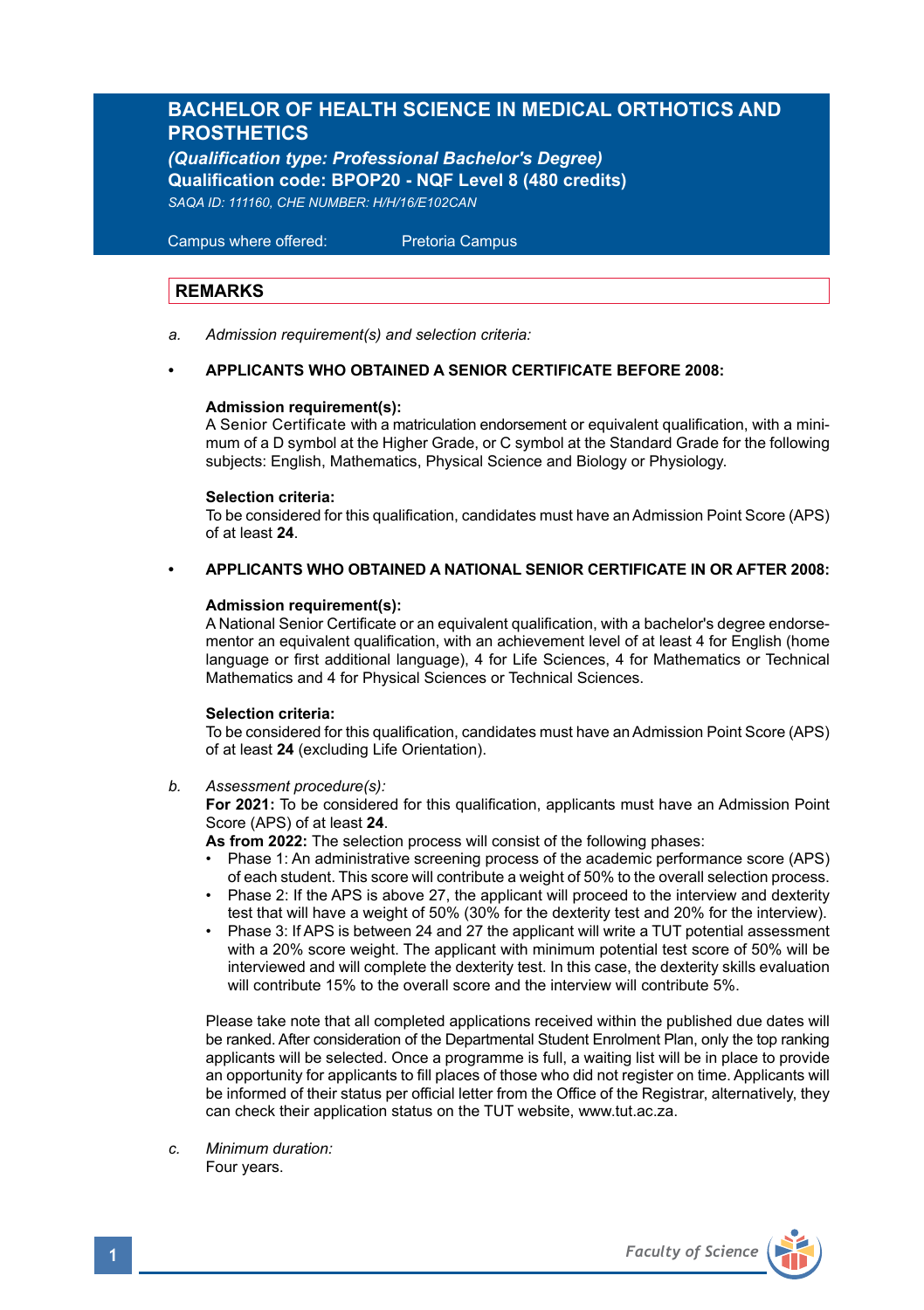- *d. Presentation:*  Day classes.
- *e. Intake for the qualification:*  January only.
- *f. Exclusion and readmission:* See Chapter 2 of Students' Rules and Regulations.
- *g. Other requirements:*

Immunisation against Hepatitis B is compulsory in the first-year of study. A valid first-aid certificate is required. The University will arrange a first-aid programme in the first year. International students will be assessed by the Department to determine enrolment for this qualification.

*h. Special qualification rules:*

Special qualification rules apply, and students who register for this qualification will receive the rules with their letter of acceptance. It is the students' own responsibility to familiarise themselves with those rules.

- *i. Registration as a medical orthotist and prosthetist with the HPCSA:*  On meeting the qualification requirements for the Bachelor of Health Sciences in Medical Orthotics and Prosthetics, the graduate will be with the HPCSA as a practitioner in the category Independent Practice. No students, while registered at TUT are allowed to work in the industry, as prescribed by the HPCSA, unless it forms part of clinical placement.
- *j. Recognition of Prior Learning (RPL), equivalence and status:* See Chapter 30 of Students' Rules and Regulations.

# **CURRICULUM**

| <b>FIRST YEAR</b>                                                            |                                                                                                                                                                        |                                        |                                             |                               |  |
|------------------------------------------------------------------------------|------------------------------------------------------------------------------------------------------------------------------------------------------------------------|----------------------------------------|---------------------------------------------|-------------------------------|--|
| <b>CODE</b>                                                                  | <b>MODULE</b>                                                                                                                                                          | <b>NQF-L</b>                           | <b>CREDIT</b>                               | <b>PREREQUISITE MODULE(S)</b> |  |
| BPC105P                                                                      | Basic Principles of Engineering<br>(CAD)                                                                                                                               | (5)                                    | (14)                                        |                               |  |
| CAP105X                                                                      | <b>Communication for Academic</b><br>Purposes                                                                                                                          | (5)                                    | (10)                                        |                               |  |
| CPL105X<br>HAN105P<br>HPY105P<br>LFS125X<br><b>MST105X</b><br><b>POP105P</b> | Computer Literacy<br>Human Anatomy I<br>Human Physiology I<br>Life Skills (block module)<br>Mathematics and Statistics<br>Principles of Orthotics and<br>Prosthetics I | (5)<br>(5)<br>(5)<br>(5)<br>(5)<br>(5) | (10)<br>(18)<br>(18)<br>(2)<br>(12)<br>(12) |                               |  |
| <b>FIRST SEMESTER</b>                                                        |                                                                                                                                                                        |                                        |                                             |                               |  |
| BPE115P                                                                      | Basic Principles of Engineering<br>(Manufacturing)                                                                                                                     | (5)                                    | (14)                                        |                               |  |
| CHI115P<br>PHN115P                                                           | Chemistry for Health Sciences<br><b>Physics for Health Sciences</b>                                                                                                    | (5)<br>(5)                             | (12)<br>(12)                                |                               |  |
| <b>SECOND SEMESTER</b>                                                       |                                                                                                                                                                        |                                        |                                             |                               |  |
| RPR <sub>115</sub> P                                                         | Research Principles I                                                                                                                                                  | (5)                                    | (6)                                         |                               |  |
| TOTAL CREDITS FOR THE FIRST YEAR:<br>140                                     |                                                                                                                                                                        |                                        |                                             |                               |  |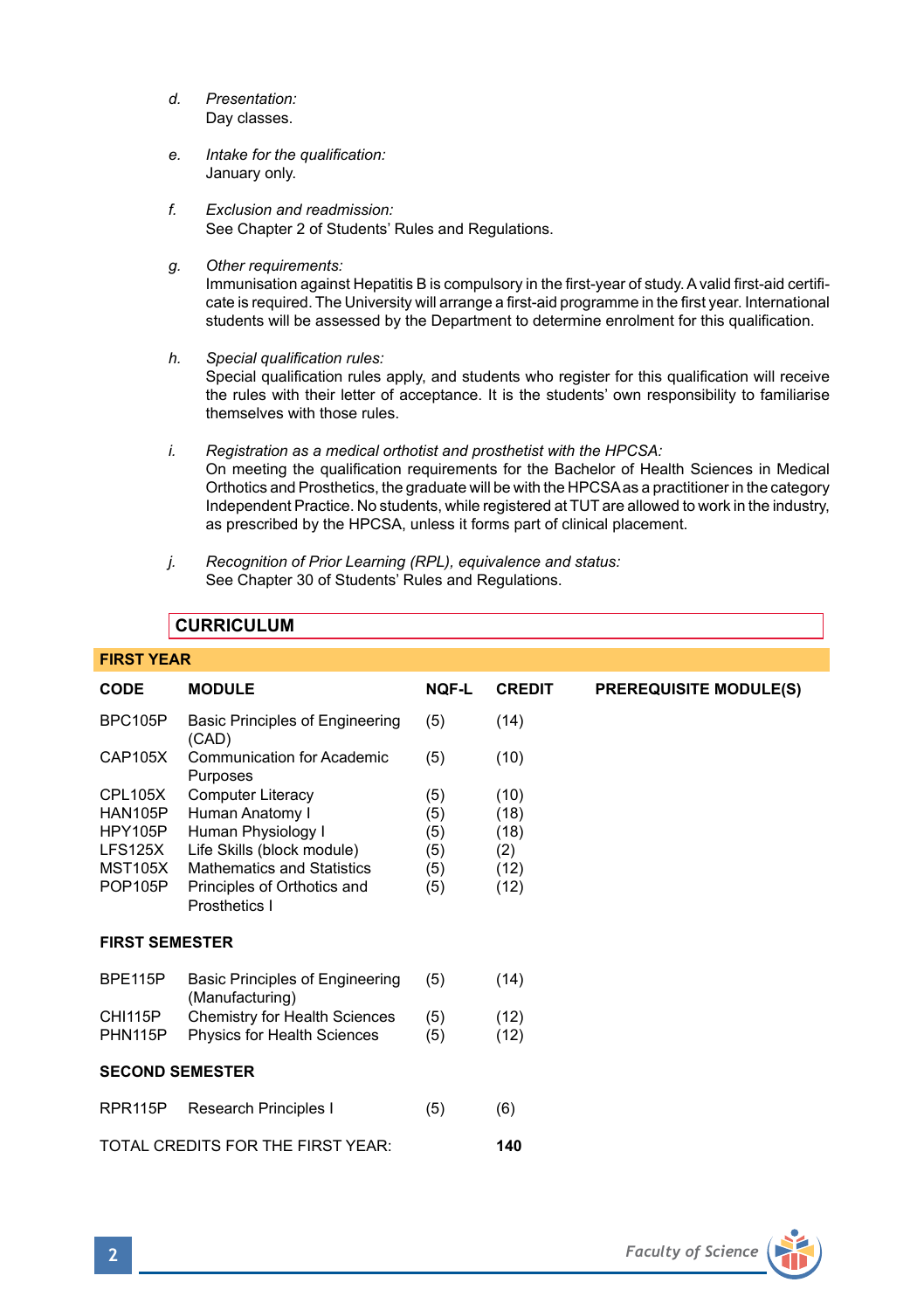# **SECOND YEAR CODE MODULE NQF-L CREDIT PREREQUISITE MODULE(S)** BMI205P Biomechanics (5) (18) Human Anatomy I Human Physiology I<br>Human Anatomy I HAN206P Human Anatomy II (6) (18) Human Anatomy I<br>HPY206P Human Physiology II (6) (18) Human Physiology I HPY206P Human Physiology II (6) (18)<br>OPC206P Orthotics and Prosthetics (6) (26) Orthotics and Prosthetics (6) (26) Basic Principles of Engineering<br>Practice I (CAD) Practice I (CAD) Basic Principles of Engineering (Manufacturing) Principles of Orthotics and Prosthetics I OPT206P Orthotics and Prosthetics (6) (12) Principles of Orthotics and<br>Material Sciences (12) Prosthetics I Material Sciences<br>
Principles of Prosthetics II (6) (14) Principles of Orthotics and POU206P Principles of Prosthetics II Prosthetics I POT206P Principles of Orthotics II (6) (14) Principles of Orthotics and Prosthetics I PSS206P Psycho-Social Science I (6) (12) **FIRST SEMESTER** RPR216P Research Principles II (6) (12) Research Principles I TOTAL CREDITS FOR THE SECOND YEAR: **144**

### **THIRD YEAR**

| <b>CODE</b>                              | <b>MODULE</b>                                                   | <b>NQF-L</b> | <b>CREDIT</b> | <b>PREREQUISITE MODULE(S)</b>                                                                         |  |
|------------------------------------------|-----------------------------------------------------------------|--------------|---------------|-------------------------------------------------------------------------------------------------------|--|
| DTA307P<br><b>HAM307P</b>                | Data Analysis<br>Health Care Administration and<br>Management I | (7)<br>(7)   | (12)<br>(12)  | Research Principles II                                                                                |  |
| OPC307P                                  | Orthotics and Prosthetics<br>Practice II                        | (7)          | (26)          | Orthotics and Prosthetics<br>Practice I<br>Principles of Orthotics II<br>Principles of Prosthetics II |  |
| ORY307P                                  | Orthopaedic Pathology                                           | (7)          | (12)          | Human Anatomy II<br>Human Physiology II                                                               |  |
| POT307P                                  | Principles of Orthotics III                                     | (7)          | (20)          | Principles of Orthotics II                                                                            |  |
| POU307P                                  | Principles of Prosthetics III                                   | (7)          | (20)          | Principles of Prosthetics II                                                                          |  |
| PSS306P                                  | Psycho-Social Science II                                        | (6)          | (12)          | Psycho-Social Science I                                                                               |  |
| <b>SECOND SEMESTER</b>                   |                                                                 |              |               |                                                                                                       |  |
| MBR315P                                  | Medical Law, Bio-Ethics and<br>Human Rights                     | (5)          | (6)           |                                                                                                       |  |
| PMY315P                                  | Pharmacology                                                    | (5)          | (6)           |                                                                                                       |  |
| TOTAL CREDITS FOR THE THIRD YEAR:<br>126 |                                                                 |              |               |                                                                                                       |  |

| <b>FOUTH YEAR</b> |                                                 |              |      |                                                       |  |
|-------------------|-------------------------------------------------|--------------|------|-------------------------------------------------------|--|
| <b>CODE</b>       | <b>MODULE</b>                                   | <b>NOF-L</b> |      | <b>CREDIT PREREQUISITE MODULE(S)</b>                  |  |
| <b>HAM408P</b>    | Health Care Administration and<br>Management II | (8)          | (12) | <b>Health Care Administration</b><br>and Management I |  |

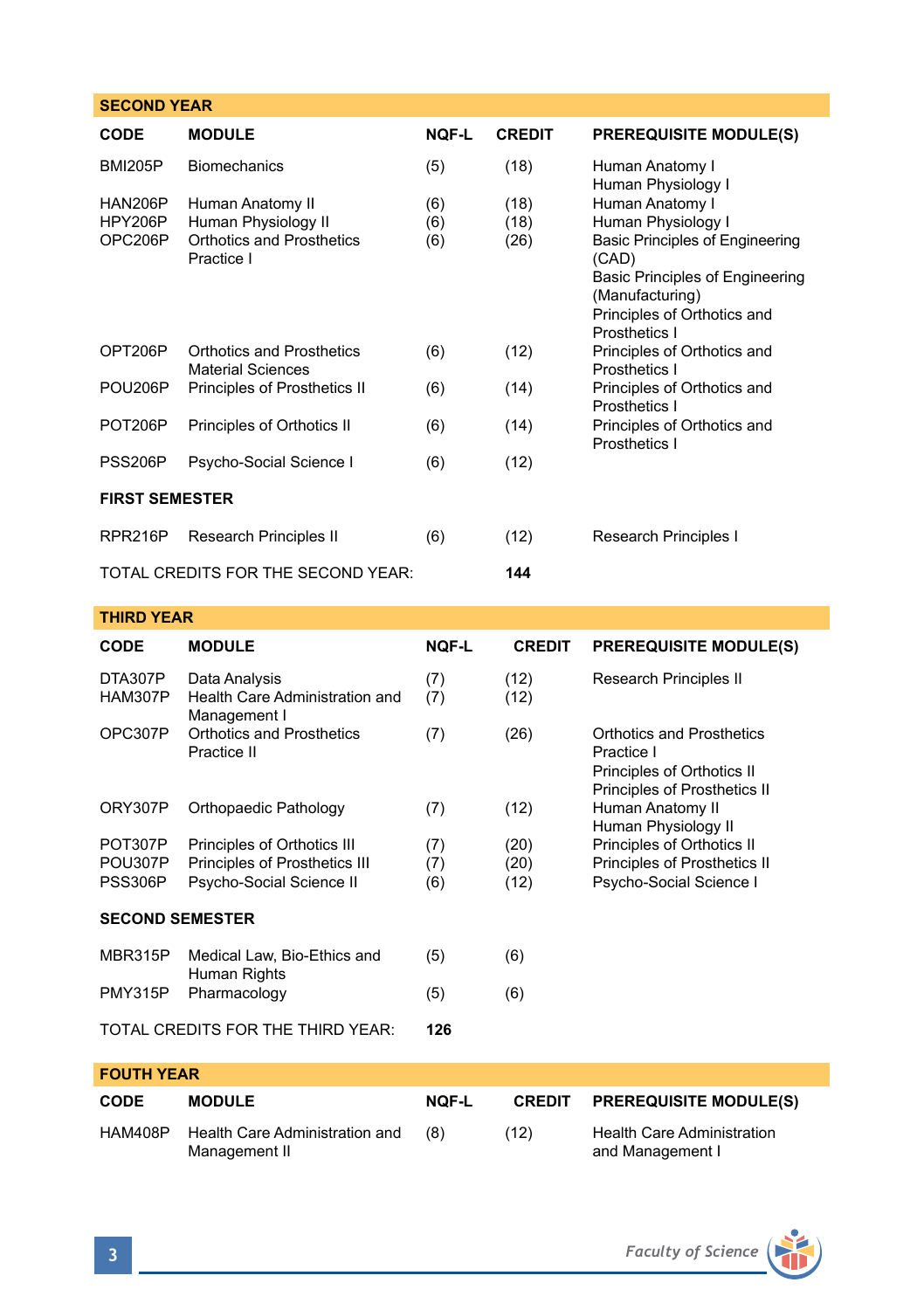| OPC408P                              | Orthotics and Prosthetics<br>Practice III     | (8) | (72) | Data Analysis<br>Orthotics and Prosthetics<br>Practice II<br>Principles of Orthotics III<br>Principles of Prosthetics III |
|--------------------------------------|-----------------------------------------------|-----|------|---------------------------------------------------------------------------------------------------------------------------|
| POP408P                              | Principles of Orthotics and<br>Prosthetics IV | (8) | (36) | Data Analysis<br>Principles of Orthotics III<br>Principles of Prosthetics III                                             |
| TOTAL CREDITS FOR THE FOURTH YEAR:   |                                               |     | 120  |                                                                                                                           |
| TOTAL CREDITS FOR THE QUALIFICATION: |                                               |     | 530  |                                                                                                                           |

# **MODULE INFORMATION (OVERVIEW OF SYLLABUS)**

The syllabus content is subject to change to accommodate industry changes. Please note that a more detailed syllabus is available at the Department or in the study guide that is applicable to a particular module. At time of publication, the syllabus content was defined as follows:

# **B**

### **BASIC PRINCIPLES OF ENGINEERING (CAD) (BPC105P) CONTINUOUS ASSESSMENT** *(Module custodian: Department of Mechanical and Mechatronics Engineering)*

This module provides a basic introductory knowledge, cognitive and conceptual tools and practical skills in the field of graphical design. Upon completion, the student will have basic introductory knowledge and skills in graphical communication to enable them to convey design information, of a part and assembly such as dimensions, tolerances and, materials according to application-specific conventions to the point where the part can be manufactured. This module is therefore focused on in providing fundamental understanding essential for graphical design. Knowledge and skills acquired in this module enhances the ability of students in the modules Orthotics and Prosthetics Practice. (Total tuition time: not available)

### **BASIC PRINCIPLES OF ENGINEERING (MANUFACTURING) (BPE115P) CONTINUOUS ASSESSMENT** *(Module custodian: Department of Mechanical and Mechatronics Engineering)*

The purpose of this module is to equip the student with a fundamental understanding of mechanical manufacturing materials and processes and how to apply these to a design problem. It gives an overview of materials used and each process in detail and how it interrelates with the other phases of manufacturing processes. Each phase of a manufacturing process will be discussed in detail including what types of knowledge and skills are required to successfully complete each phase. The module will also enable students to analyse processes. The module will consist of practical assignments and an assignment which will enhance the practical application of the knowledge of materials and processes. (Total tuition time: not available)

# **BIOMECHANICS (BMI205P) 1 X 3-HOUR PAPER**

# *(Module custodian: Department of Sport, Rehabilitation and Dental Sciences)*

This module prepares the student within the field of Biomechanics related to orthotics and prosthetics. On completion, the student will be able to apply knowledge about biomechanics towards the management of patients in the field of orthotics and prosthetics. (Total tuition time: not available)

# **C**

### **CHEMISTRY FOR HEALTH SCIENCES (CHI115P) 1 X 3-HOUR PAPER** *(Module custodian: Department of Chemistry)*

The student will be able to apply his/her knowledge of atomic theory, nomenclature, stoichiometry, chemical equilibrium, organic chemistry and gases and liquids to basic chemistry related problems. Upon completion, the student will be able to discuss fundamental concepts in chemistry and do related calculations. (Total tuition time: not available)

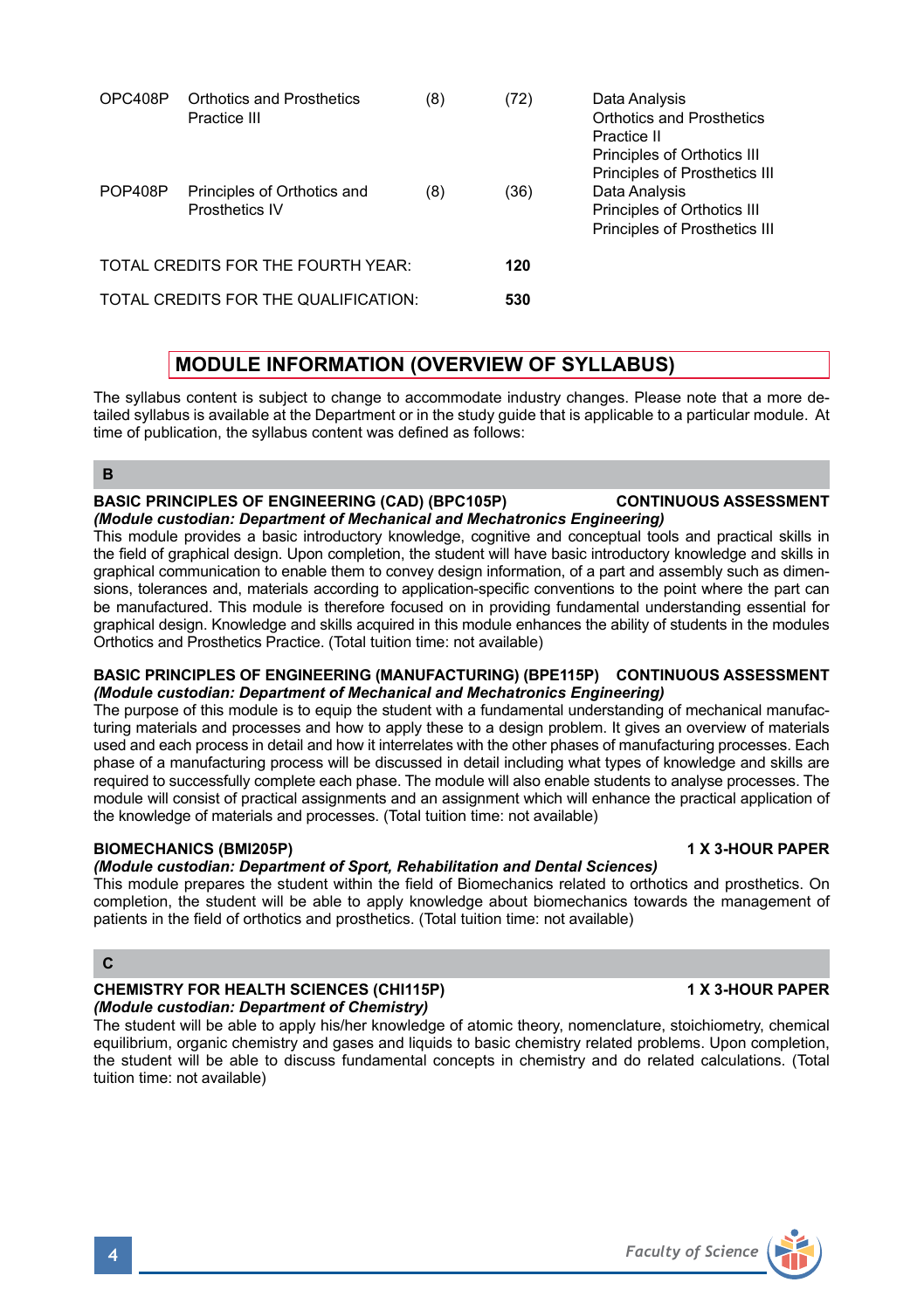# **COMMUNICATION FOR ACADEMIC PURPOSES (CAP105X) 1 X 3-HOUR PAPER**

*(Module custodian: Department of Applied Languages)* 

A workable knowledge of English is an essential skill for any graduate who is required to conduct themselves successfully in a professional working environment. This module will equip students with the competencies required to compose a selection of written texts related to communicating both internally and externally within a professional environment. In addition, the module includes strategies that are essential for the effective communication in various situations, including small groups to avoid unproductive conflict, a multicultural context, etc. (Total tuition time: not available)

### **COMPUTER LITERACY (CPL105X) CONTINUOUS ASSESSMENT**

# *(Module custodian: End User Computing Unit)*

Introduction of information literacy. Development of a search strategy and application of a search string to search engines and academic databases. Evaluation of information sources. Ethical and legal use of information. (Total tuition time: not available)

# **D**

# **DATA ANALYSIS (DTA307P) CONTINUOUS ASSESSMENT**

*(Module custodian: Department of Sport, Rehabilitation and Dental Sciences)* This module teaches the student how to choose the correct statistical method before gathering data. The student will know the correct way to collect the data and how to analyse the data. The theory of data analysis is dealt with in preparation for the student to write a research proposal in his/her fourth year. The student will be able to recognise different statistical methods for different type of research. The research process and protocol will be taught to enable the student to become a competent researcher. (Total tuition time: not available)

**H**

### **HEALTH CARE ADMINISTRATION AND MANAGEMENT I (HAM307P) CONTINUOUS ASSESSMENT** *(Module custodian: Department of Management and Entrepreneurship)*

The student will be able to demonstrate integrated knowledge and the application of strategic management processes, different management models, importance and utilisation of human resources within a health care environment. This module prepares the student to enter the medical profession. (Total tuition time: not available)

# **HEALTH CARE ADMINISTRATION AND MANAGEMENT II (HAM408P) CONTINUOUS ASSESSMENT** *(Module custodian: Department of Management and Entrepreneurship)*

This module provides the student with the theoretical underpinnings of the field of health-care administration management and to provide guidance on governing and managing within a business. Furthermore, this module will assist in developing the skills necessary to make administrative and management decisions and to manage the myriad of managerial dilemmas faced by managers. (Total tuition time: not available)

# **HUMAN ANATOMY I (HAN105P) 1 X 3-HOUR PAPER**

# *(Module custodian: Department of Biomedical Sciences)*

This module prepares the student to enter the medical profession. The student will be able to understand and apply his/her knowledge of cellular components, tissue and organ systems to and overall perspective of a healthy human necessary in the medical community. Upon completion of the module, the student will be able to understand important cellular concepts, identify all bones, muscles, nerves and have a sound basis of each organ system. Students will also have mastered the practical skills to be confident in all human body structures and location. (Total tuition time: not available)

# **HUMAN ANATOMY II (HAN206P) 1 X 3-HOUR PAPER**

# *(Module custodian: Department of Biomedical Sciences)*

This module builds on prior knowledge of human anatomy and physiology. Upon completion, the student will be able to apply his/her knowledge of cellular components, tissue and organ systems to and overall perspective of a healthy human necessary in the medical community. Upon completion of the module, the student will be able to understand important cellular concepts, identify all bones, muscles, nerves and have a sound basis of each organ system which includes the embryological development of each system. Students will also have mastered the practical skills to be confident in identifying all human body structures and location. (Total tuition time: not available)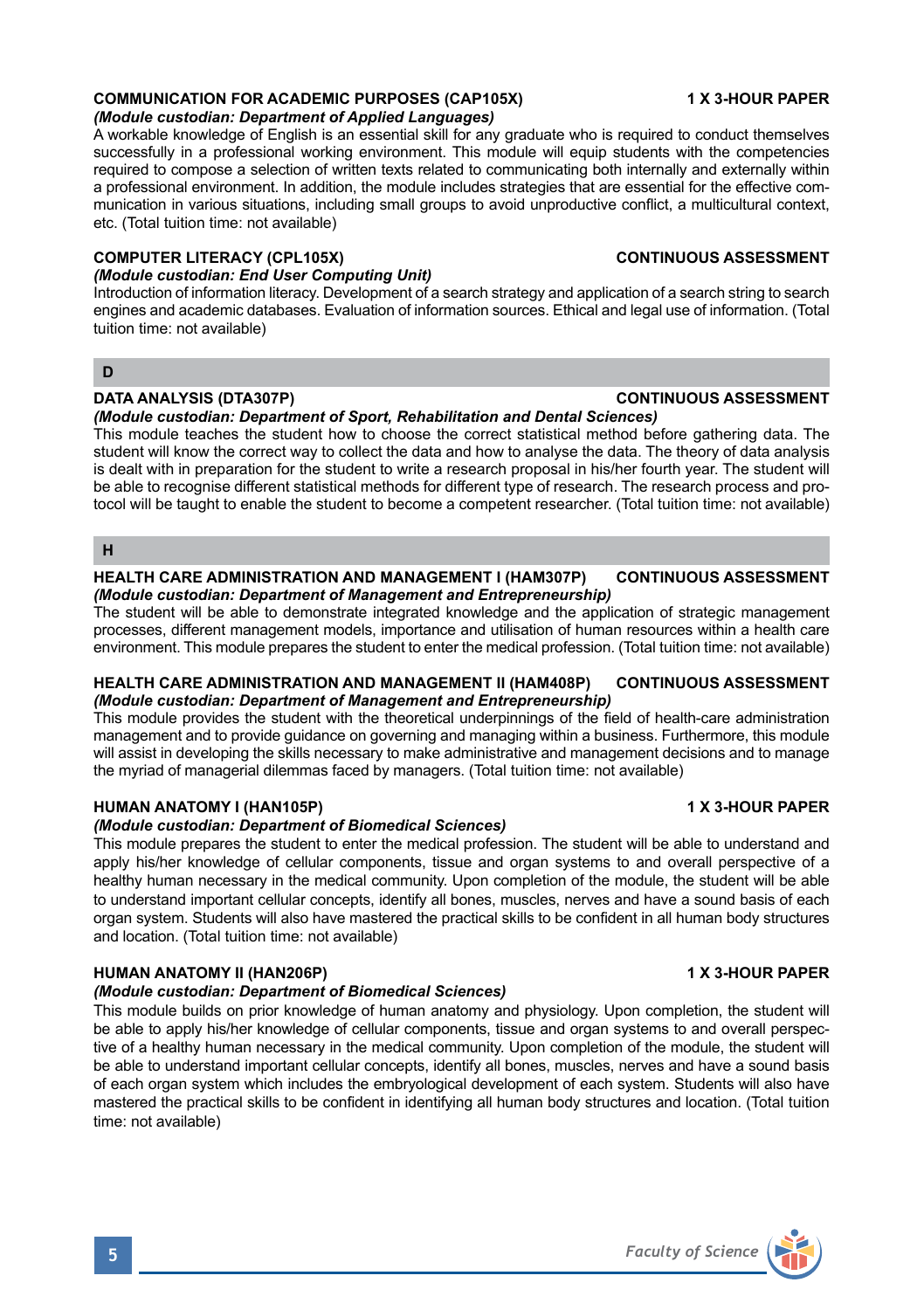# **HUMAN PHYSIOLOGY I (HPY105P) 1 X 3-HOUR PAPER**

# *(Module custodian: Department of Biomedical Sciences)*

The student will be able to apply his/her knowledge of the organisation of the human body, principles of support and movement, control systems of the human body such as the skeletal-, cardiac-, endocrine-, and nervous system, maintenance of the human body, and continuity in theoretical and practical contexts contributing to the body of knowledge necessary in the medical community. Upon completion of the module, the student will be able to identify, explain and apply concepts and processes related to physiology, their control and regulation such as homeostasis, nutrition, movement and reproduction and distinguish between mechanical, biochemical and physical functions in a living system and how each system integrates with other systems in the human body. Students will also have the practical skills to be confident in all human body functions and their roles. (Total tuition time: not available)

### **HUMAN PHYSIOLOGY II (HPY206P) 1 X 3-HOUR PAPER**

### *(Module custodian: Department of Biomedical Sciences)*

The student should demonstrate detailed knowledge of the human body's cellular and chemical organisation, the principles of support and movement, the control and maintenance of the human body through the various organ systems, pathophysiology of organ systems and continuity contributing to their understanding of the physiology of a healthy human body. Upon completion, the student will be able to identify, explain and apply concepts and principles of organisation of the human body, control-, maintenance-, and pathophysiology of organ systems, sensory organs and continuity to the extent that they are able to successfully undertake various discipline specific modules related to human physiology. Students will also have the practical skills to be confident in all human body functions and their roles and apply this knowledge in a clinical setting. (Total tuition time: not available)

# **L**

# **LIFE SKILLS (LFS125X) CONTINUOUS ASSESSMENT**

### *(Module custodian: Directorate of Student Development and Support)*

Academic, personal and socio-emotional skills development for students in higher education. Personal and social dimensions address: effective planning and self-management (goal setting and time management); Adjusting to university life (student life, diversity and change); Intra- and interpersonal skills development (conflict management, self-esteem, relationship management); Effective living (healthy living, HIV education, substance abuse); Academic dimension addresses: academic skills for university (e.g. critical thinking, creativity, managing assignments and assessments). (Total tuition time: not available)

# **M**

# MATHEMATICS AND STATISTICS (MST105X) **1 X 3-HOUR PAPER**

### *(Module custodian: Department of Mathematics and Statistics)*

Numerical computations, mensuration, equations, functions, descriptive statistics, linear regression and curve fitting. (Total tuition time: not available)

### **MEDICAL LAW, BIO-ETHICS AND HUMAN RIGHTS (MBR315P) CONTINUOUS ASSESSMENT** *(Module custodian: Department of Biomedical Sciences)*

This module will present the following main learning areas: 1. Medical law, specifically legal principles and business law. Bioethics and human rights, specifically the morality and ethics, moral theories, integrity, human rights and bioethics principles, required for a Clinical Technologist to function independently in the healthcare fraternity and to demonstrate the ability to work in medical and business practice contexts from a framework of medical law, bioethics and human rights. (Total tuition time: not available)

# **O**

# **ORTHOPAEDIC PATHOLOGY (ORY307P) 1 X 3-HOUR PAPER**

# *(Module custodian: Department of Sport, Rehabilitation and Dental Sciences)*

This module prepares the student to be a forefront clinician with respectable ethical values with the ability to communicate appropriately with the inter-disciplinary team and identifying and treating the orthotic and prosthetic patient that is diagnosed with an orthopaedic disorder. The student will be able to apply his/her knowledge of orthopaedic disorders concerning Orthotic and Prosthetic patient by identifying, diagnosing treat and manage the orthopaedic disorder within our scope of practice. (Total tuition time: not available)

# **6** *Faculty of Science*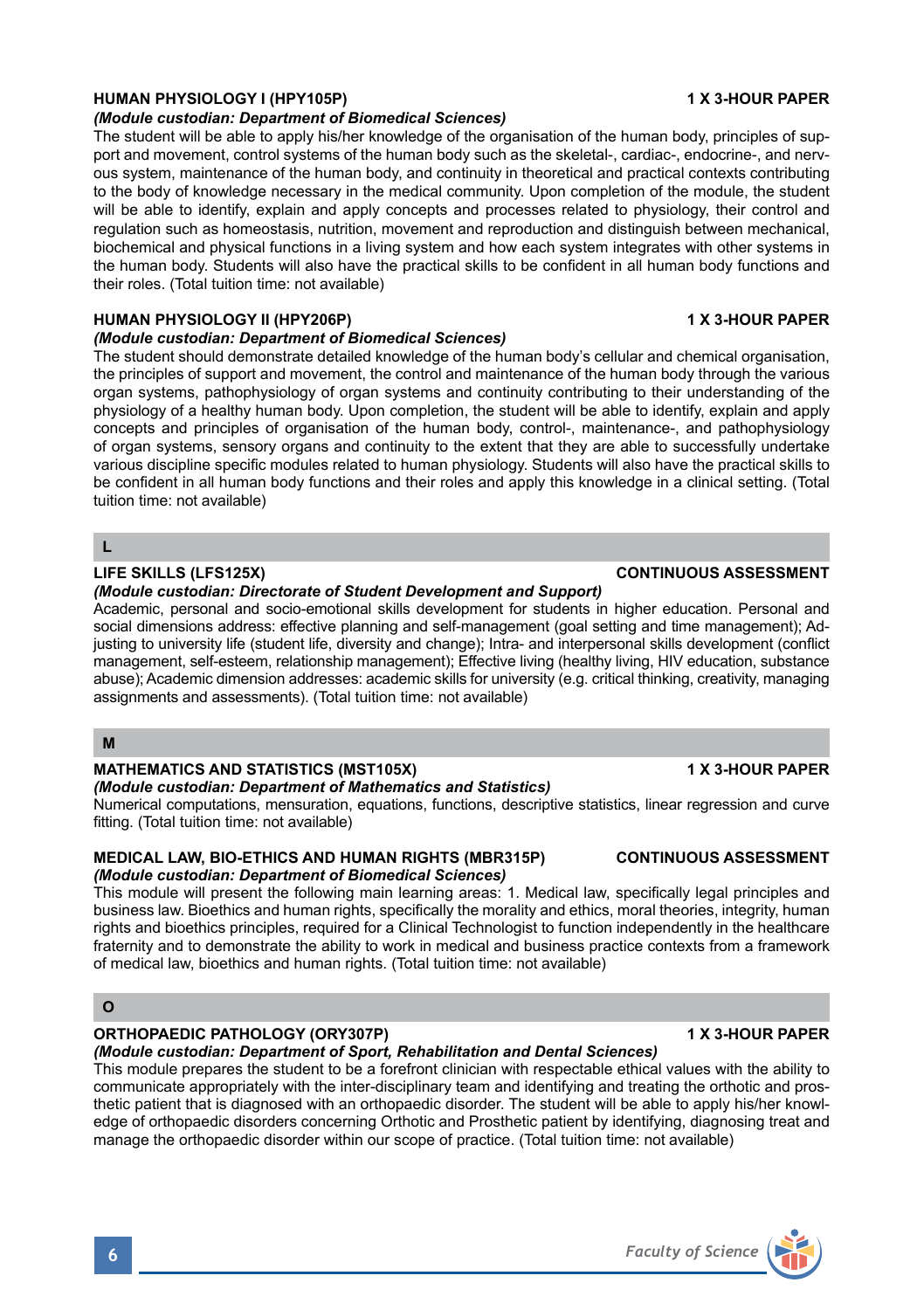# **ORTHOTICS AND PROSTHETICS MATERIAL SCIENCES (OPT206P) 1 X 3-HOUR PAPER**

*(Module custodian: Department of Sport, Rehabilitation and Dental Sciences)* Discussions and reviews on orthotics and prosthetics materials, including metals, leather and wood relevant to the needs and requirements. The student will be able to differentiate and give examples of plastics and present knowledge and understanding of current and future developments in orthotics and prosthetics. (Total tuition time: not available)

# **ORTHOTICS AND PROSTHETICS PRACTICE I (OPC206P) CONTINUOUS ASSESSMENT**

*(Module custodian: Department of Sport, Rehabilitation and Dental Sciences)* This module prepares the student to apply all skills developed in Principles of Orthotics and Prosthetics, such as to measure, manufacture and fit lower limb Orthotic devices; Foot orthosis (FO), ankle orthosis (AO), ankle foot orthosis (AFO), knee orthosis (KO), knee, ankle foot orthosis (KAFO) hip, knee, ankle foot orthosis (HKAFO), and upper limb Prosthetic devices; Partial hand, wrist disarticulation (WD), trans radial (TR), elbow disarticulation (ED), trans humeral (TH), shoulder disarticulation (SD). (Total tuition time: not available)

### **ORTHOTICS AND PROSTHETICS PRACTICE II (OPC307P) CONTINUOUS ASSESSMENT** *(Module custodian: Department of Sport, Rehabilitation and Dental Sciences)*

This module prepares the student to apply all skills developed in Orthotics and Prosthetics on NQF 6 and 7, to measure, manufacture and fit upper limb Orthotic devices; hand orthosis (HO), wrist hand orthosis (WHO), elbow orthosis (EO), shoulder orthosis (SO), lower limb Prosthetic devices; Trans-metatarsal, Lisfrancs, Choparts, ankle disarticulation or Symes, trans tibial (TT), knee dis-articulation, long trans-femoral (TF), short trans-femoral (TF), hip disarticulation and hemipelvectomy. (Total tuition time: not available)

### **ORTHOTICS AND PROSTHETICS PRACTICE III (OPC408P) CONTINUOUS ASSESSMENT** *(Module custodian: Department of Sport, Rehabilitation and Dental Sciences)*

This module prepares the student to be an independent practitioner in the industry of Orthotics and Prosthetics. The various aspects of this module deal with the clinical and practical part of the profession. The student is placed in industry during this time and a supervisor at the centre in liaison with the university will monitor and evaluate the progress of the student. This module will round the student off to be able to treat a patient in this field holistically and provide them with the appropriate assistive devices. The student will be able to apply his/ her knowledge and practical skills to rehabilitate Orthotics and Prosthetic patients that were taught in the previous years. Practical skills will include the assessment, evaluation, designing, measuring, casting, manufacturing, fitting, problem solving and issuing of the orthotic or prosthetic device. (Total tuition time: not available)

### **P**

# **PHARMACOLOGY (PMY315P) 1 X 3-HOUR PAPER**

# *(Module custodian: Department of Pharmaceutical Sciences)*

This module introduces the student to pharmacological principles and concepts related to drug administration, drug scheduling, legal aspects and drug allergies. Upon completion, the student will be able to demonstrate the basic competencies such as drug calculation, application of drug abbreviations and the listing of common drug side and adverse effects and the supplication of the ethical and legal aspects, concerning nursing and midwifery. (Total tuition time: not available)

# PHYSICS FOR HEALTH SCIENCES (PHN115P) **1 A 3-HOUR PAPER** 1 X 3-HOUR PAPER

# *(Module custodian: Department of Physics)*

This module is aimed at enhancing student knowledge in fundamental concepts in mechanics, mechanical properties of fluids, thermal properties of matter, general and geometrical properties of waves, static electricity and electric circuits and their applications thereof. (Total tuition time: not available)

# **PRINCIPLES OF ORTHOTICS AND PROSTHETICS I (POP105P) 1 X 3-HOUR PAPER**

*(Module custodian: Department of Sport, Rehabilitation and Dental Sciences)* Basic principle of orthotics and prosthetics; Health Profession Council of South Africa and Ethics; and Current and Innovative technologies in orthotics and prosthetics. (Total tuition time: not available)

# **PRINCIPLES OF ORTHOTICS AND PROSTHETICS IV (POP408P) CONTINUOUS ASSESSMENT** *(Module custodian: Department of Sport, Rehabilitation and Dental Sciences)*

This module prepares the student to conduct an orthotics or a prosthetic project during the postgraduate studies. The various aspects of the research proposal deal with ethics and a structured method to complete a research proposal. The student will be able to choose a topic that is related to orthotics or prosthetics as a result of the knowledge of the previous years. (Total tuition time: not available)

**7** *Faculty of Science*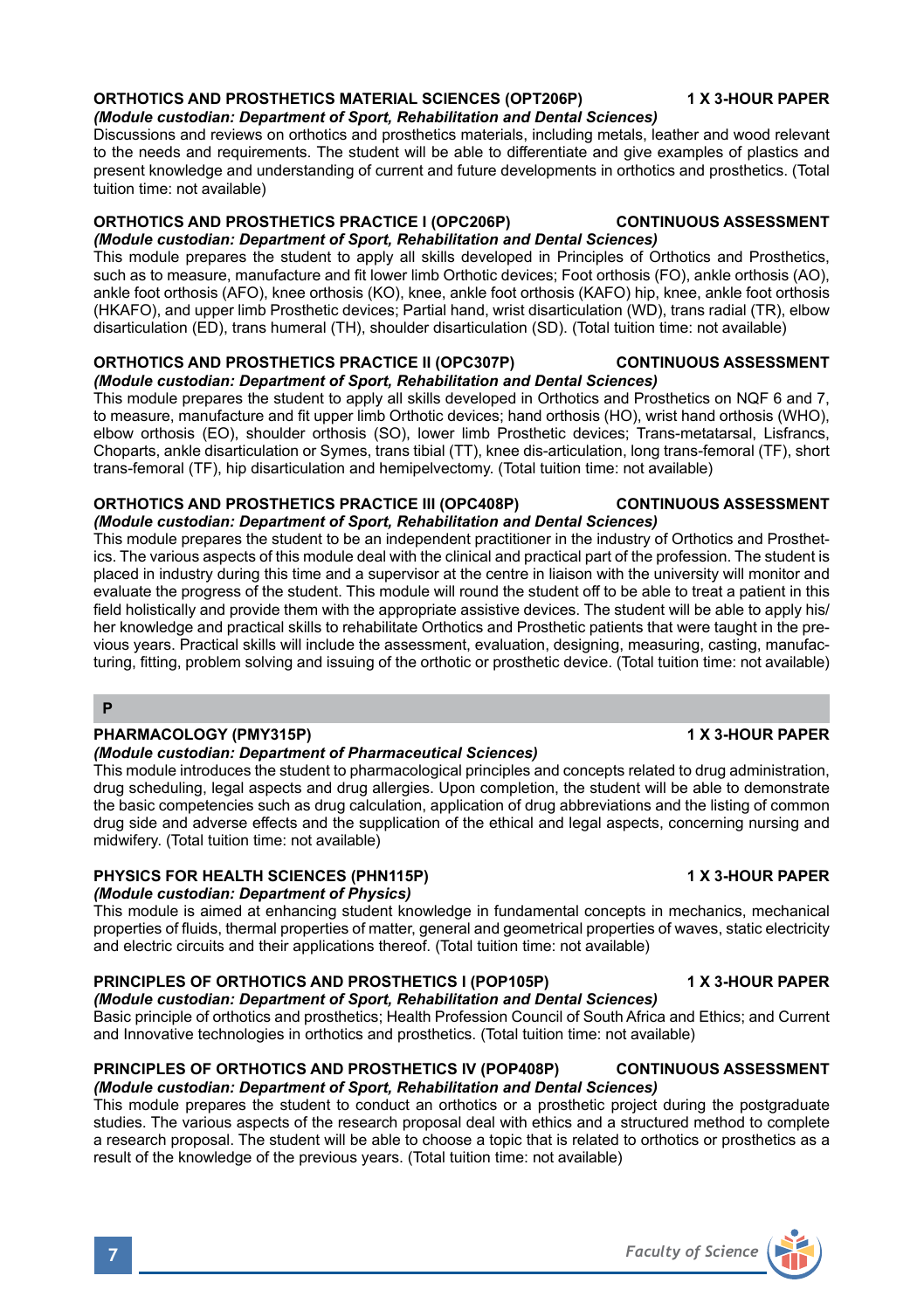# **PRINCIPLES OF ORTHOTICS II (POT206P)** 1 X 3-HOUR PAPER

### *(Module custodian: Department of Sport, Rehabilitation and Dental Sciences)*

This module prepares the student to be a forefront clinician with respectable ethical values with the ability to communicate appropriately with the inter-disciplinary team and treating the orthotic patient. The student will be able to apply his/her knowledge of Orthotic protocols towards the patients management and lower extremity orthotics to conduct a successful treatment/rehabilitation plan as well as manufacturing of these rehabilitative devices. (Total tuition time: not available)

# **PRINCIPLES OF ORTHOTICS III (POT307P)** 1 X 3-HOUR PAPER

*(Module custodian: Department of Sport, Rehabilitation and Dental Sciences)* This module provides the student with the knowledge and skills to deal with all patients with head, trunk and upper limb deficiencies that require orthotic intervention. The student will be able to apply his/her knowledge in order to provide the care and understanding to diagnose and recognise the scientific procedures needed to be followed in order to effectively manage the orthotic client in all aspects of rehabilitation and the manufacturing of the correct orthotic device. (Total tuition time: not available)

# **PRINCIPLES OF PROSTHETICS II (POU206P)** 1 X 3-HOUR PAPER

# *(Module custodian: Department of Sport, Rehabilitation and Dental Sciences)*

This module in prepares the student to be a forefront clinician with respectable ethical values with the ability to communicate appropriately with the inter-disciplinary team and treating the upper limb and breast prosthetic patient. The student will be able to apply his/her knowledge of Prosthetic Clients, Prosthetic patient management and Upper extremity prosthetics including breast prosthetics, to assess, measure and design a successful treatment/rehabilitation plan including the manufacturing and issuing of the assistive device. (Total tuition time: not available)

# **PRINCIPLES OF PROSTHETICS III (POU307P) 1 X 3-HOUR PAPER**

### *(Module custodian: Department of Sport, Rehabilitation and Dental Sciences)*

This module prepares the student to deal with all patients with lower limb amputations. The student will be able to apply his/her knowledge of Foot, Symes, Trans-Tibial, Through Knee, Trans-Femoral and Hemi-pelvectomy patients providing the care and understanding to diagnose and recognise the scientific procedures applicable. The student will be able to apply his/her knowledge of Prosthetic Clients, Prosthetic patient management and Lower extremity prosthetics to design a successful treatment/rehabilitation plan including the manufacturing and issuing of the assistive device. (Total tuition time: not available)

# PSYCHO-SOCIAL SCIENCE I (PSS206P) **1 X 3-HOUR PAPER**

# *(Module custodian: Department of Adelaide Tambo School of Nursing Science)*

To prepare the student to apply knowledge, skills and attitudes in psychology to effectively, and professionally interact with individuals, families and communities, throughout their life span, in a variety of work, therapeutic and health care settings. A student will be able to apply his/her knowledge of the bio-psychological basis for human behaviour, human development, personality, language and through, learning and memory, intelligence, motivation and emotion, social behaviour, stress, coping and health, professional and therapeutic relationships to personal and professional relationship. Upon completion of the module, the student will be able to understand and apply the psychological perspectives to the in the field of kinesiology and coaching science. (Total tuition time: not available)(Total tuition time: not available)

# **PSYCHO-SOCIAL SCIENCE II (PSS306P)** 1 X 3-HOUR PAPER

# *(Module custodian: Department of Adelaide Tambo School of Nursing Science)*

This module prepares the student to apply knowledge of psycho-social sciences, throughout the life span, in a variety of work environments, therapeutic and health care settings and communities in response to population needs. The student will be able to apply his/her knowledge of the sociological perspectives, culture, religion, socialisation and social identity, family, race, class, gender, South African Population demographics, Social problems and their societal implications. On completion, the student will be able to understand and apply the sociological perspectives to the health promotion, prevention, treatment and rehabilitation in the world of work and health service delivery. (Total tuition time: not available)